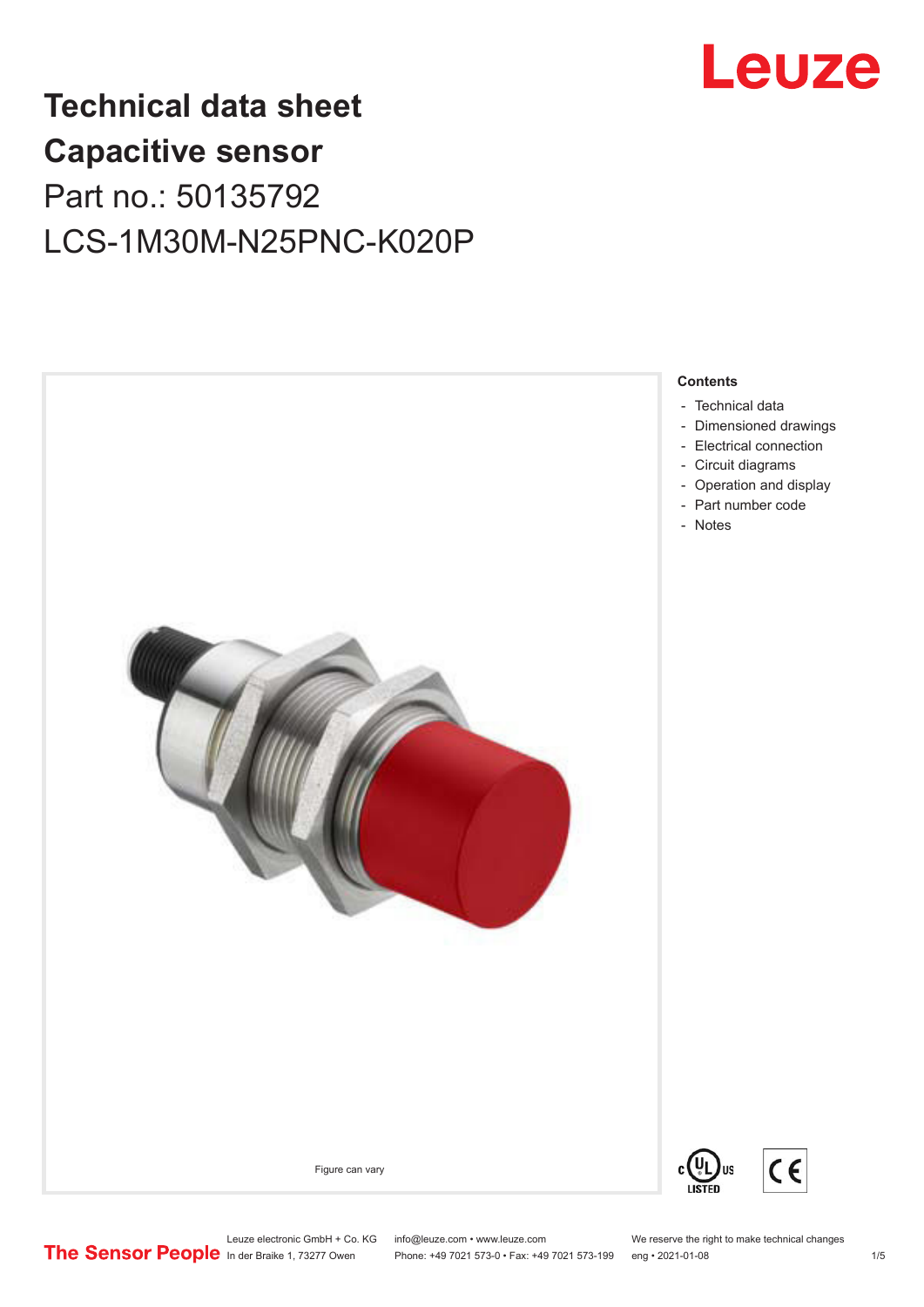#### <span id="page-1-0"></span>**Technical data**

# Leuze

#### **Basic data**

| <b>Series</b>                                  | LCS-1                          | Type of display                     | LED              |
|------------------------------------------------|--------------------------------|-------------------------------------|------------------|
| Switching distance S <sub>n</sub>              | $125$ mm                       | <b>Number of LEDs</b>               | 2 Pie            |
| Assured switching distance                     | 25 mm                          | <b>Operational controls</b>         | Multi            |
|                                                |                                | Function of the operational control | Sens             |
| <b>Characteristic parameters</b>               |                                | Switching distance, adjustable      | Yes              |
| <b>MTTF</b>                                    | 226 years                      | <b>Environmental data</b>           |                  |
| <b>Electrical data</b>                         |                                | Ambient temperature, operation      | $-25$ .          |
| <b>Protective circuit</b>                      | Polarity reversal protection   |                                     |                  |
|                                                | Short circuit protected        | <b>Certifications</b>               |                  |
|                                                |                                | Degree of protection                | IP 67            |
| Performance data                               |                                | <b>Protection class</b>             | III              |
| Supply voltage $U_{\rm B}$                     | 10  30 V, DC                   | <b>Certifications</b>               | c UL             |
| <b>Residual ripple</b>                         | 0  10 %, From $U_{\rm B}$      | <b>Standards applied</b>            | IEC <sup>(</sup> |
| <b>Open-circuit current</b>                    | 15 mA                          |                                     |                  |
| Temperature drift, max. (in % of S.)           | 20 %                           | <b>Correction factors</b>           |                  |
| Repeatability, max. (in % of S.)               | 2%                             | Acetone                             | 0.75             |
| Rated operating current                        | 100 mA                         | <b>Acrylic resin</b>                | 0.1              |
|                                                |                                | Alcohol                             | 0.85             |
| <b>Outputs</b>                                 |                                | Ammonia                             | 0.7              |
| Number of digital switching outputs 1 Piece(s) |                                | Aniline                             | $0.4^{\circ}$    |
|                                                |                                | <b>Gasoline</b>                     | 0.1              |
| <b>Switching outputs</b>                       |                                | <b>Celluloid</b>                    | 0.15             |
| Type                                           | Digital switching output<br>DC | Liquid chlorine                     | 0.1              |
| Voltage type                                   |                                | <b>Ebonite</b>                      | 0.15             |
| <b>Switching output 1</b>                      |                                | <b>Epoxy resin</b>                  | 0.15             |
| <b>Assignment</b>                              | Connection 1, conductor 2      | Crude oil                           | 0.05             |
| <b>Switching element</b>                       | Transistor, PNP                | <b>Ethanol</b>                      | 0.85             |
| <b>Switching principle</b>                     | NC (normally closed)           | Ethylene glycol                     | 0.93             |
|                                                |                                | Freon R22 and 502 (liquid)          | 0.35             |
| <b>Timing</b>                                  |                                | Grain                               | 0.15             |
| <b>Switching frequency</b>                     | 100 Hz                         | Glass                               | $0.2$ .          |
|                                                |                                | Glycerin                            | 0.98             |
| <b>Connection</b>                              |                                | <b>Rubber</b>                       | 0.15             |
|                                                |                                | Wood, wet                           | $0.6$ .          |
| <b>Number of connections</b>                   | 1 Piece(s)                     | Wood, dry                           | 0.1              |
| <b>Connection 1</b>                            |                                | Carbon dioxide                      | 0                |
| <b>Function</b>                                | Signal OUT                     | Air                                 | $\mathbf{0}$     |
|                                                | Voltage supply                 | Marble                              | 0.5              |
| <b>Type of connection</b>                      | Cable                          | Flour                               | 0.05             |
| <b>Cable length</b>                            | 2,000 mm                       | <b>Melamine resin</b>               | 0.25             |
| <b>Sheathing material</b>                      | <b>PUR</b>                     | Milk powder                         | 0.2              |
| Number of conductors                           | 3-wire                         | <b>Nylon</b>                        | 0.2              |
| Wire cross section                             | $0.34$ mm <sup>2</sup>         | Oil-containing paper                | 0.25             |
|                                                |                                | Paper                               | 0.1              |
| <b>Mechanical data</b>                         |                                | Polyamide                           | 0.3              |
| Design                                         | Cylindrical                    | Polyester resin                     | 0.15             |
| <b>Thread size</b>                             | M30 x 1.5 mm                   | Pressboard                          | 0.1              |
| Dimension (Ø x L)                              | 30 mm x 66.5 mm                | <b>PTFE</b>                         | 0.1              |
| <b>Type of installation</b>                    | Non-embedded                   | <b>Quartz glass</b>                 | 0.2              |
| <b>Housing material</b>                        | Metal                          | Salt                                | 0.35             |
|                                                | Stainless steel                | Sand                                | 0.15             |
| <b>Stainless steel housing</b>                 | V2A                            | Water                               | $\mathbf{1}$     |
| Sensing face material                          | Plastic, Polybutylene (PBT)    | <b>Cement dust</b>                  | 0.25             |
| <b>Cover material</b>                          | Plastic, Polybutylene (PBT)    | Sugar                               | 0.15             |
| Net weight                                     | 150 <sub>g</sub>               |                                     |                  |
|                                                |                                |                                     |                  |

| <b>Operation and display</b>        |                                    |
|-------------------------------------|------------------------------------|
| Type of display                     | LED                                |
| <b>Number of LEDs</b>               | 2 Piece(s)                         |
| <b>Operational controls</b>         | Multiturn potentiometer (20 turns) |
| Function of the operational control | Sensitivity adjustment             |
| Switching distance, adjustable      | Yes                                |
| <b>Environmental data</b>           |                                    |
| Ambient temperature, operation      | $-2585 °C$                         |
|                                     |                                    |
| <b>Certifications</b>               |                                    |
| Degree of protection                | IP 67                              |
| <b>Protection class</b>             | Ш                                  |
| <b>Certifications</b>               | c UL US                            |
| <b>Standards applied</b>            | IEC 60947-5-2                      |
|                                     |                                    |
| <b>Correction factors</b>           |                                    |
| <b>Acetone</b>                      | 0.75                               |
| <b>Acrylic resin</b>                | 0.10.25                            |
| Alcohol                             | 0.85                               |
| Ammonia                             | 0.70.85                            |
| Aniline                             | 0.4                                |
| <b>Gasoline</b>                     | 0.1                                |
| <b>Celluloid</b>                    | 0.15                               |
| Liquid chlorine                     | 0.1                                |
| <b>Ebonite</b>                      | 0.15                               |
| <b>Epoxy resin</b>                  | 0.150.35                           |
| Crude oil                           | 0.05                               |
| <b>Ethanol</b>                      | 0.85                               |
| Ethylene glycol                     | 0.93                               |
| Freon R22 and 502 (liquid)          | 0.35                               |
| Grain                               | 0.150.3                            |
| Glass                               | 0.20.55                            |
| Glycerin                            | 0.98                               |
| <b>Rubber</b>                       | 0.150.9                            |
| Wood, wet                           | 0.60.85                            |
| Wood, dry                           | 0.10.4                             |
| <b>Carbon dioxide</b>               | 0                                  |
| Air                                 | $\Omega$                           |
| Marble                              | 0.5                                |
| Flour                               | 0.05                               |
| <b>Melamine resin</b>               | 0.250.55                           |
| Milk powder                         | 0.2                                |
| Nylon                               | 0.20.3                             |
| Oil-containing paper                | 0.25                               |
| Paper                               | 0.1                                |
| Polyamide                           | 0.3                                |
| Polyester resin                     | 0.150.5                            |
| Pressboard                          | 0.10.3                             |
| <b>PTFE</b>                         | 0.1                                |
| <b>Quartz glass</b>                 | 0.2                                |
| Salt                                | 0.35                               |
| Sand                                | 0.150.3                            |
| Water                               | 1                                  |
| <b>Cement dust</b>                  | 0.25                               |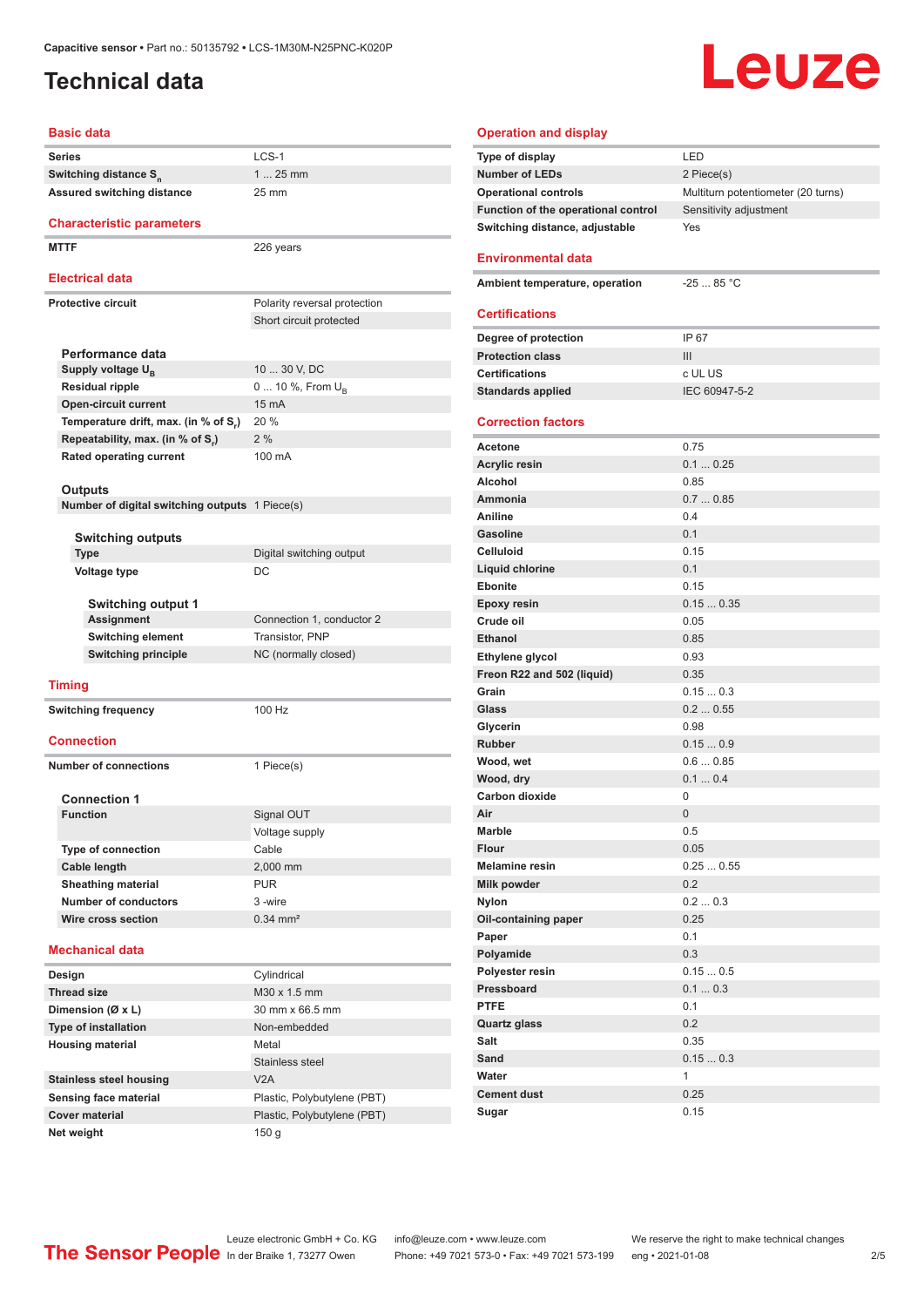### <span id="page-2-0"></span>**Technical data**

| <b>Customs tariff number</b> | 85365019 |
|------------------------------|----------|
| eCl@ss 5.1.4                 | 27270102 |
| eCl@ss 8.0                   | 27270102 |
| eCl@ss 9.0                   | 27270102 |
| eCl@ss 10.0                  | 27270102 |
| eCl@ss 11.0                  | 27270102 |
| <b>ETIM 5.0</b>              | EC002715 |
| <b>ETIM 6.0</b>              | EC002715 |
| <b>ETIM 7.0</b>              | EC002715 |

## **Dimensioned drawings**

All dimensions in millimeters





- 1 Active surface
- 2 Housing
- 3 Cover
- 4 Potentiometer
- 5 Green LED, operating voltage display
- 6 Yellow LED, function indicator

### **Electrical connection**

#### **Connection 1**

| <b>Function</b>             | Signal OUT            |
|-----------------------------|-----------------------|
|                             | Voltage supply        |
| <b>Type of connection</b>   | Cable                 |
| Cable length                | 2,000 mm              |
| <b>Sheathing material</b>   | <b>PUR</b>            |
| <b>Number of conductors</b> | 3-wire                |
| Wire cross section          | $0.34 \, \text{mm}^2$ |

Leuze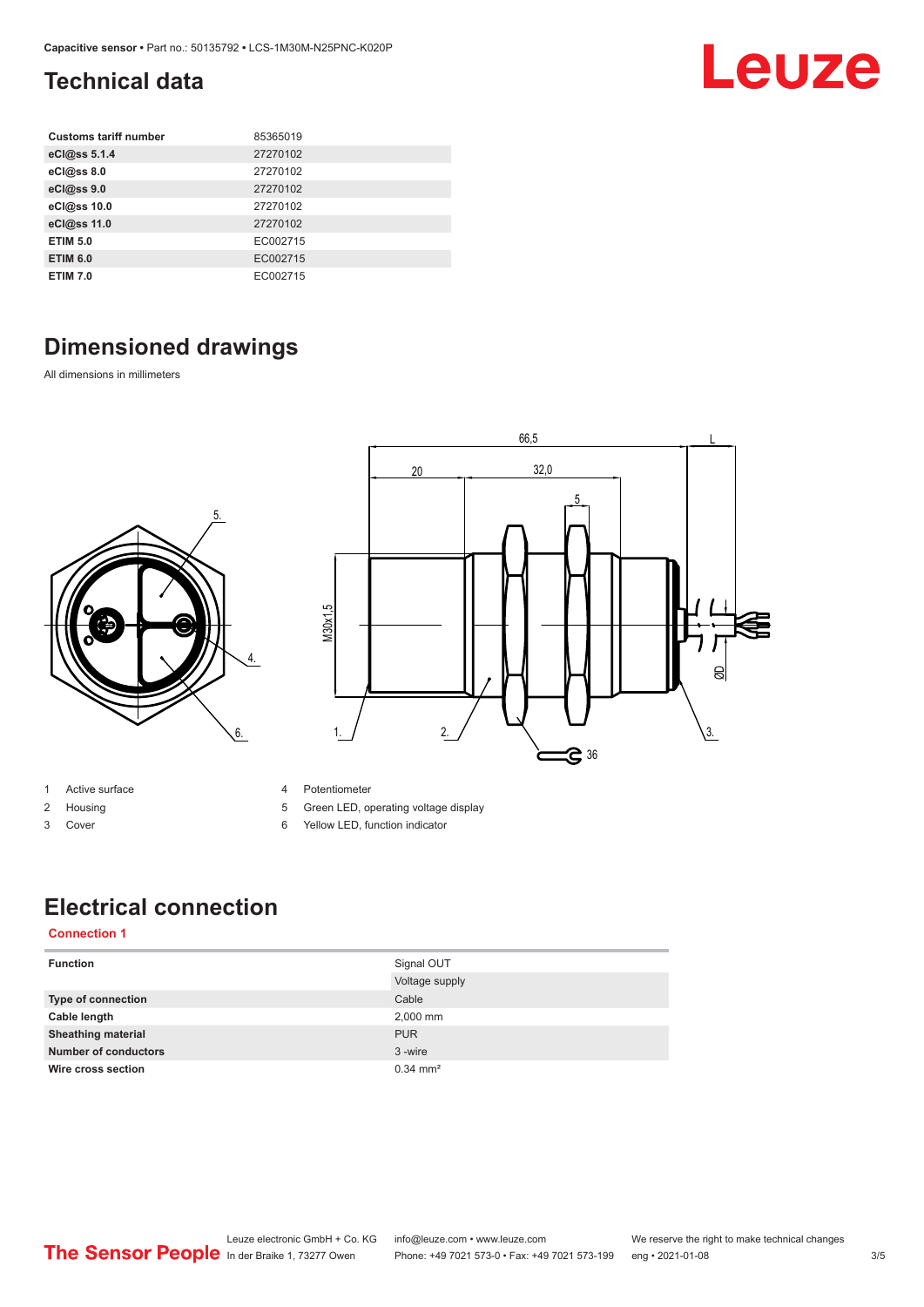#### <span id="page-3-0"></span>**Electrical connection**

## Leuze

#### **Conductor color Conductor assignment Brown** 10 - 30 V DC **Black** OUT **Blue** GND

### **Circuit diagrams**



#### **Operation and display**

| <b>LED</b>     | <b>Display</b>           | <b>Meaning</b>                   |
|----------------|--------------------------|----------------------------------|
|                | Green, continuous light  | Ready                            |
| $\overline{2}$ | Yellow, continuous light | Switching output/switching state |

#### **Part number code**

Part designation: **LCS-ABBBC-DDDEFF-GHHHIJJJ KK**

| <b>LCS</b>   | <b>Operating principle</b><br>LCS: capacitive sensor                                                                                                                                                                                                                                                                                                                                                                                                                                                                                                                                                                                                                                                                                                                                                                       |
|--------------|----------------------------------------------------------------------------------------------------------------------------------------------------------------------------------------------------------------------------------------------------------------------------------------------------------------------------------------------------------------------------------------------------------------------------------------------------------------------------------------------------------------------------------------------------------------------------------------------------------------------------------------------------------------------------------------------------------------------------------------------------------------------------------------------------------------------------|
| A            | <b>Series</b><br>1: series 1 "Extended"<br>2: series 2 "Advanced"                                                                                                                                                                                                                                                                                                                                                                                                                                                                                                                                                                                                                                                                                                                                                          |
| <b>BBB</b>   | Design<br>M12: series with M12 x 1 external thread<br>M18: series with M18 x 1 external thread<br>M30: series with M30 x 1.5 external thread<br>Q40: series in cubic design, length 40 mm<br>Q54: series in cubic design, length 54 mm                                                                                                                                                                                                                                                                                                                                                                                                                                                                                                                                                                                     |
| $\mathbf{C}$ | <b>Housing material</b><br>B: brass<br>M: metal<br>P: plastic/PBT<br>T: PTFE                                                                                                                                                                                                                                                                                                                                                                                                                                                                                                                                                                                                                                                                                                                                               |
| <b>DDD</b>   | Measurement range / type of installation<br>F03: typ. range limit 3.0 mm / embedded installation<br>F04: typ. range limit 4.0 mm / embedded installation<br>F05: typ. range limit 5.0 mm / embedded installation<br>F06: typ. range limit 6.0 mm / embedded installation<br>F08: typ. range limit 8.0 mm / embedded installation<br>F10: typ. range limit 10.0 mm / embedded installation<br>F15: typ. range limit 15.0 mm / embedded installation<br>F20: typ. range limit 20.0 mm / embedded installation<br>N06: typ. range limit 6.0 mm / non-embedded installation<br>N08: typ. range limit 8.0 mm / non-embedded installation<br>N15: typ. range limit 15.0 mm / non-embedded installation<br>N25: typ. range limit 25.0 mm / non-embedded installation<br>N30: typ. range limit 30.0 mm / non-embedded installation |
| Е            | <b>Output function</b><br>B: NC and NO contact<br>N: NPN<br>P: PNP                                                                                                                                                                                                                                                                                                                                                                                                                                                                                                                                                                                                                                                                                                                                                         |